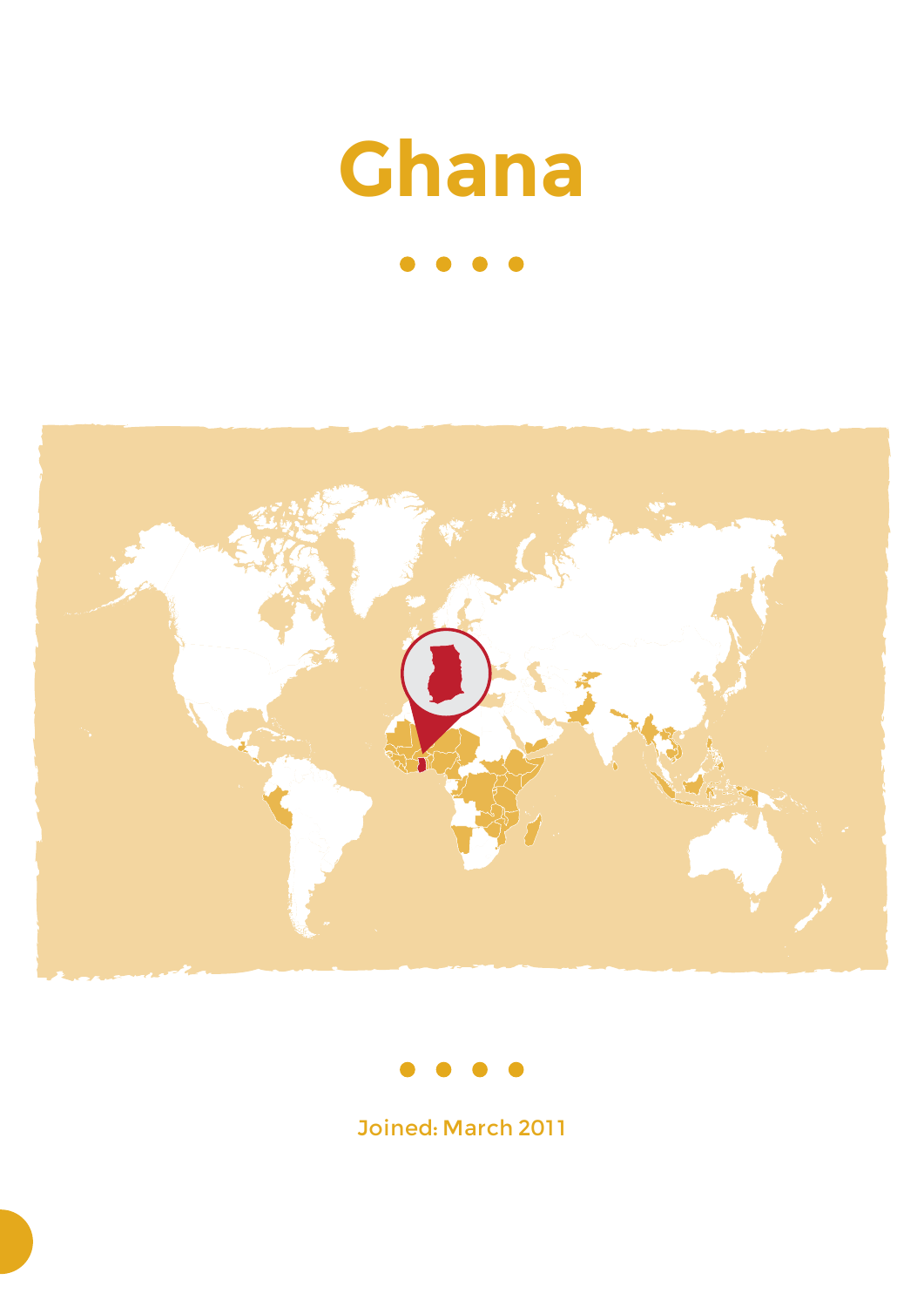| Demographic data                                            |          |
|-------------------------------------------------------------|----------|
| National Population (million, 2010)                         | 24.3     |
| Children under 5 (million, 2010)                            | 3.5      |
| Adolescent Girls (15-19) (million, 2010)                    | 1.30     |
| Average Number of Births (million, 2010)                    | 0.80     |
| Population growth rate (2010)                               | 2.53%    |
| <b>WHA nutrition target indicators (DHS 2008)</b>           |          |
| Low birth weight                                            | 10.0%    |
| 0-5 months Exclusive Breastfeeding                          | 62.8%    |
| Under five stunting                                         | 22.7%    |
| Under five wasting                                          | 6.2%     |
| Under five overweight                                       | 2.6%     |
| <b>Coverage of Nutrition-relevant Factors</b>               |          |
| Infant and young child feeding practice                     |          |
| 6-23 months with Minimum Acceptable Diet                    | 31.0%    |
| 6-23 months with Minimum Diet Diversity                     | 46.5%    |
| <b>Programs for vitamin and mineral deficiencies</b>        |          |
| Zinc Supplementation for Diarrhea                           | 1.8%     |
| Pregnant Women Attending 4<br>or more Antenatal Care Visits | 78.2%    |
| Vitamin A supplementation (6-59 months)                     | 17.0%    |
| Households Consuming Adequately Iodized Salt                | 32.4%    |
| <b>Women's Empowerment</b>                                  |          |
| Female literacy                                             | 62.9%    |
| Female employment rate                                      | 64.2%    |
| Median age at first marriage                                | 19.8     |
| Access to skilled birth attendant                           | 58.7%    |
| Women who have first birth before age 18                    | 13.3%    |
| Fertility rate                                              | 4.2      |
| <b>Other Nutrition-relevant indicators</b>                  |          |
| Rate of urbanization                                        | 51.49%   |
| Income share held by lowest 20%                             | 5.24%    |
| Calories per capita per day (kcal/capita/day)               | 2,674.7  |
| Energy from non-staples in supply                           | 29.73%   |
| Iron availability from animal products (mg/capita/day)      | 1.7      |
| Access to Improved Sanitation Facilities                    | 12.4%    |
| Open defecation                                             | 22.9%    |
| Access to Improved Drinking Water Sources                   | 83.8%    |
| Access to Piped Water on Premises                           | 13.1%    |
| Surface Water as Drinking Water Source                      | 11.1%    |
| GDP per capita (current USD, 2013)                          | 1,850.00 |
| Exports-Agr Products per capita (current USD, 2012)         | 1.86     |
| Imports-Agr Products per capita (current USD, 2012)         | 0.45     |



#### **Distribution of stunting across wealth quintiles**



### **Trend of Exclusive Breastfeeding Rate**



## **0,82 0,49** 2012 2015 2020 2025 **Current AARR Target AARR = 4.4%** Target prevalence: 18.02% Beginning prevalence: 22.7% **Targeted Stunting Reduction (million U5 stunted children)**

**Effort needed** ■Target

SUN Movement **Compendium 2014**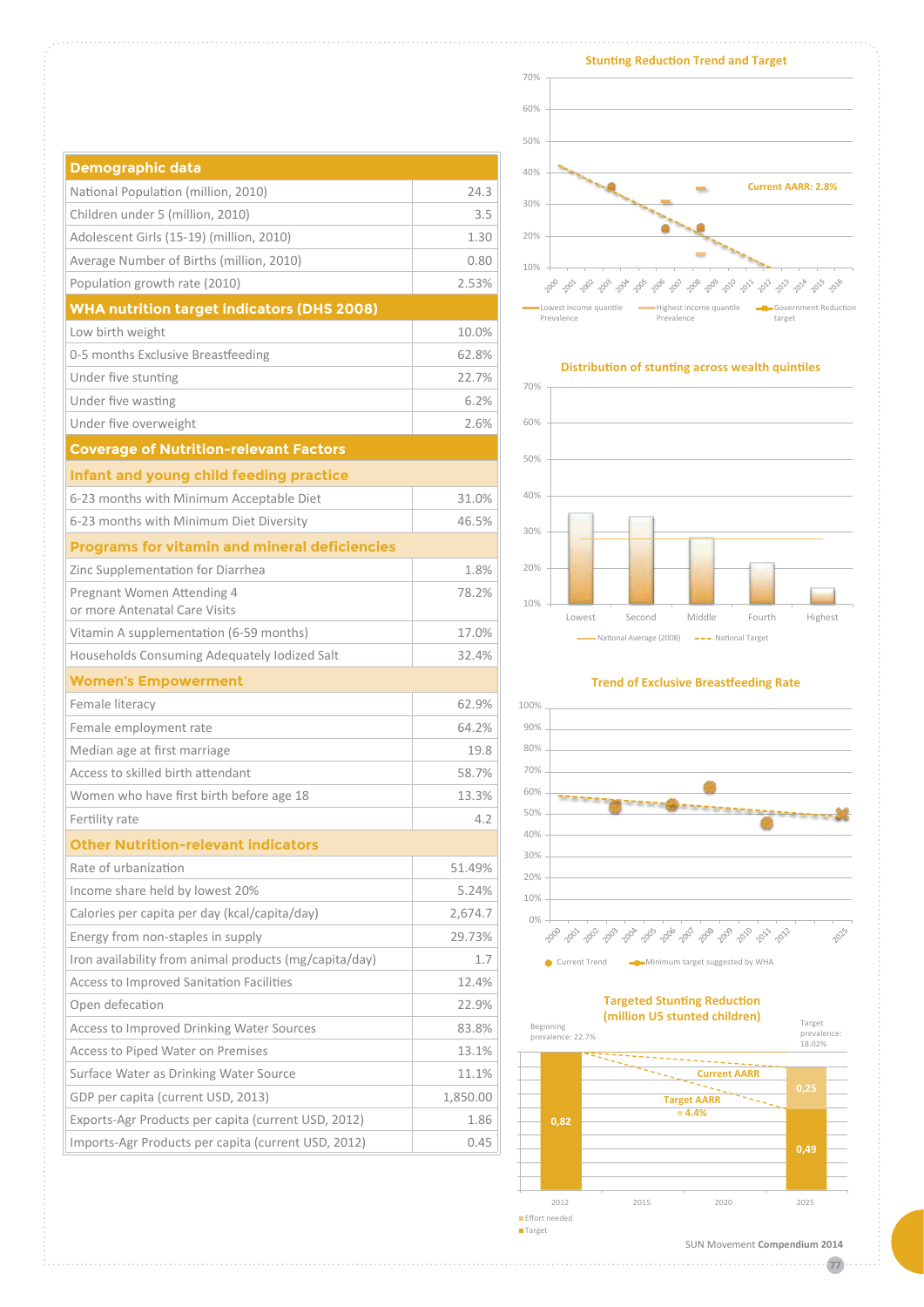#### **Bringing people together into a shared space for action**

The main multi-stakeholder and multi-sector platform is the Cross Sectoral Planning Group (CSPG) that includes various government entities, CSOs, businesses, research institutions and technical specialists. This is convened by the National Development Planning Commission. The UN agencies are all members of the CSPG and are supported through the UN REACH mechanism. Donors harmonize their support for national plans through existing systems and are also members of the CSPG. CSOs participate in the CSPG and have their own separate platform coordinated by the Ghana Civil Society Alliance for Scaling up Nutrition (GHACSSUN).The business community has had limited involvement with SUN and is not yet represented on the CSPG. It has, however, been involved in the Food Fortification Alliance.

The NDPC is engaging more with the technical working groups of the CSPG to expedite the achievement of the SUN process indicators. The larger CSPG which is thus not meeting regularly. It met once in 2013, and is yet to meet in 2014. The challenge is to strengthen communication with members of the larger CSPG on progress of work within the technical working groups to eliminate information asymmetries.

#### **Aligning actions around a Common Results Framework**

The CRF has not yet been developed for the whole of the SUN Movement in Ghana. The process to develop the CRF has been initiated under the coordination of the National Development Planning Commission with engagement of all key sectors and development partners. A draft framework, based on the objectives and strategies in the NNP will be finalised after the sector and district planning processes.

UN Agencies are fully aligned under the UNDAF 2012-2016, particularly with the thematic area on food security and nutrition.

#### **Ensuring a coherent policy and legal framework**

Ghana has developed several strategies for nutritionspecific interventions including infant and young child feeding, salt iodization and nutrition guidelines for people living with HIV/AIDs. Policies are available in key nutritionrelated sectors including agriculture, development and social protection.

The Ghana National Nutrition Policy (NNP) has been finalized by the CSPG but to get Government's approval and support, a Cabinet Memo is needed. The CSPG is preparing a number of deliverables to get the Cabinet Memo including: background information, options and impacts, comparative analysis of resource requirements for all options, recommended course of action, implementation plan, risk assessment, institutional arrangements, monitoring and evaluation plan, and communication plan.

The Cabinet Memo will seek to mainstream the NNP as part of government policies and strategies. Advocacy, especially at Parliament level, is crucial to get government to officially adopt this policy. The Cabinet memo will ensure financial support and commitment from government. Once the NNP has been approved, all stakeholders will begin aligning their nutrition policies and programmes at a larger scale, Donor agencies will know where to put financial resources, all in a bid to achieve one common result as a team.

#### **Financial Tracking and resource mobilization**

#### Note: no score was provided for this process.

Costing has been done for a limited number of specific nutrition interventions. Local consultants will be recruited to assist government at sector and district level to cost the nutrition specific and nutrition sensitive interventions and to develop a financial tracking system. Some stakeholders, like the UN agencies, are able to track expenditure on nutrition, but only at agency/network level.

The Ghana Integrated Financial Management Information System (GIFMIS) was introduced by the Ministry of Finance to better account for, and monitor expenditure in the public sector, through an electronic accounting system. A team from MQSUN is supporting the National Development Planning Commission to track domestic and external resource allocation and expenditures around nutrition, and develop an expenditure tracking mechanism based on the GIFMIS. The CSPG Working Group on Resource Allocation is tasked with establishing a baseline and monitoring trends in nutrition financing going forward.

78